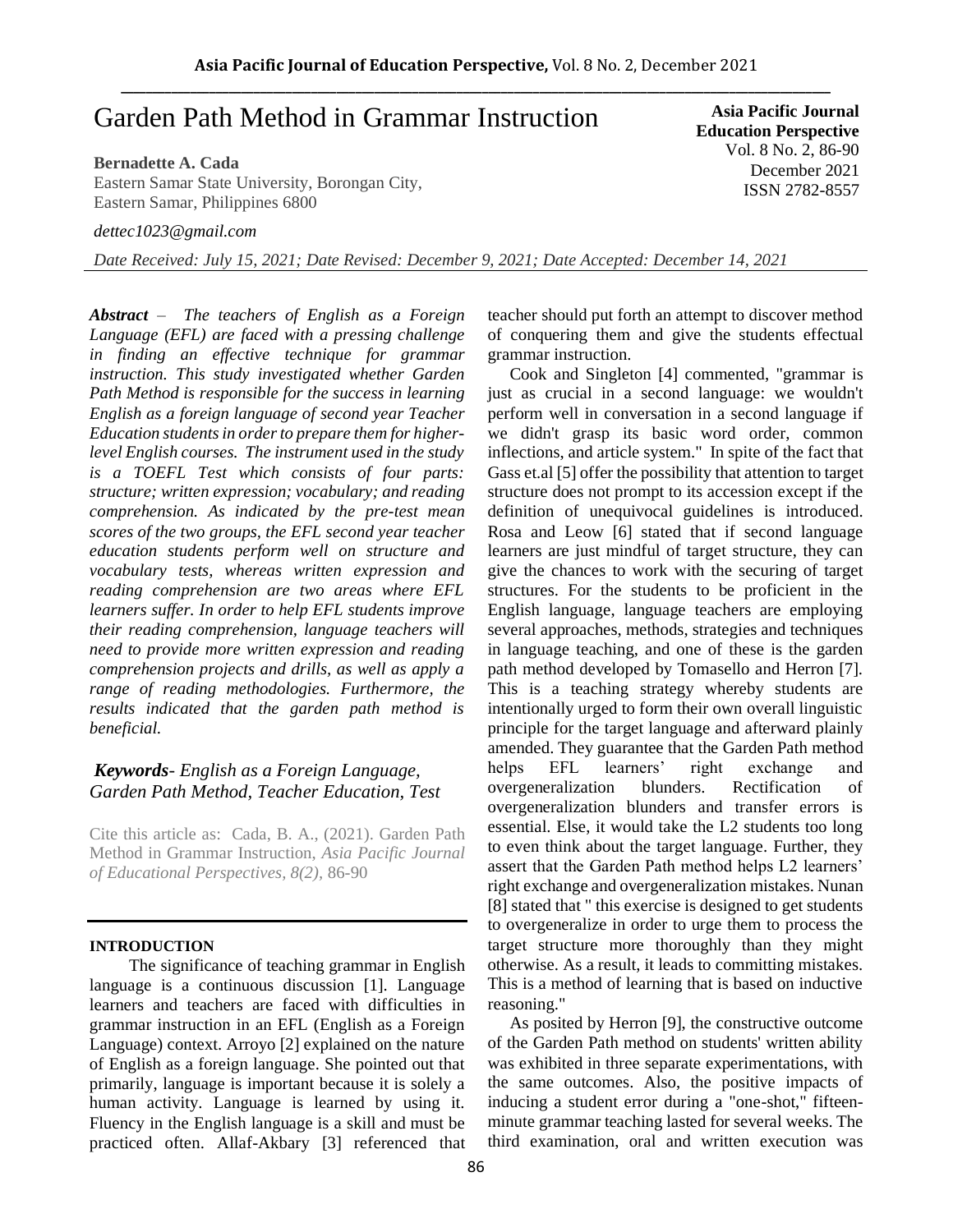assessed, the novel rectification procedure again essentially improved student learning. Despite the fact that learners in each of the three examinations were really instigated to make mistakes a problematic educational practice on a superficial level, these blunders are ones that American understudies are probably going to perform regardless when learning French. The Garden Path technique permits a teacher to normally allow mistakes by inciting them in a setting where quick criticism can be given.

Tomasello and Herron [10] utilized the "garden path" method to confirm it a favorable strategy. This method finishes a rule which the commonplace errors were initiated and promptly remedied. The garden path strategy seems to help students to make a qualification between their own mistaken expressions and the right target language expressions. In the Garden Path technique, grammar lessons are with the goal that the learners are prompted to make a mistake where the teacher rectified quickly. The teacher drives the students in a contextualized oral exercise on another etymological construction where the students are uninformed of the teacher's goal, thereby committing inescapable mistake of overextending. As indicated by Herron [9], through this method, the teacher "leads the students down the garden path" to an error that is likely going to happen normally, giving the teacher the chance to control the event of making a mistake and to address it right away.

There are different manners by which sentence structure are characterized. Farrokhi [11] made an endeavor to decide the chance of incorporating structure centered guidance and open association in regards to mistake revision. The outcomes showed that 'stamped recast' could be viewed as a decent remedial input joining center around structure and spotlight on significance at the degree of mistake rectification.

Another grammar technique was utilized in the study of Gass, et al [5] as cited in Allaf-Akbary [3] analyzed the effect of consideration on the learning of several languages and how this effect is connected with language capability. The consequences of the examination showed that consideration significantly affected language structure learning. The investigation additionally reached this resolution that consideration was generally persuasive during the beginning phases and the most un-powerful during the later stages.

Park [12] examined the inquiry whether remotely made remarkable quality may prompt students' inside created striking nature. The discoveries were that expanding the perceptual striking nature of target semantic structures didn't bring about students' seeing of structures. Another consequence of the examination was that seeing semantic structures was influenced by such factors as student preparation, information on first language, and second language learning experience.

Moreover, Elkilic and Akca [13] gave a nitty gritty explanation about uplifting perspectives of students learning English language at a private essential EFL homeroom towards examining sentence structure. Somewhat more than half of their members expressed to appreciate syntax without a doubt and just roughly 10% revealed having some trouble in learning and recollecting language structure.

Eun [14] contextualized sentence structure utilizing genuine materials came about that syntax isn't exhausting at everything except it very well may be dynamic and fascinating when true materials are utilized to instruct language.

The inquiry which is left unanswered is whether this grammar techniques can be more compelling than others. And that inquiry would be answered in this paper whether Garden Path method is responsible for the success of EFL learners, before the conduct of the method and after it has been conducted to them. Towards this end, an experiment would be conducted with second year education students learning English as a foreign language. It is deemed necessary that as they progresses to the next year level, they have been exposed in a grammar class through the Garden Path Method. The Garden Path method is an oral error correction approach based on two core second language learning principles. Likewise, the concepts that would be acquired during the treatment would be helpful to the participants as education students and future educators.

# **OBJECTIVES OF THE STUDY**

 The purpose of this study is to determine the impact of the garden path technique to second-year teacher education students.

Specifically, this research seeks to answer these objectives: to determine the pre-test mean scores of the Test of English as a Foreign Language of both control and experimental groups in terms of structure, written expression, vocabulary, and reading comprehension; to assess the post-test mean scores of the Test of English as a Foreign Language of both control and experimental groups in terms of structure, written expression, vocabulary, and reading comprehension; and to identify if there is a difference between the pretest and post-test mean scores of the Test of English as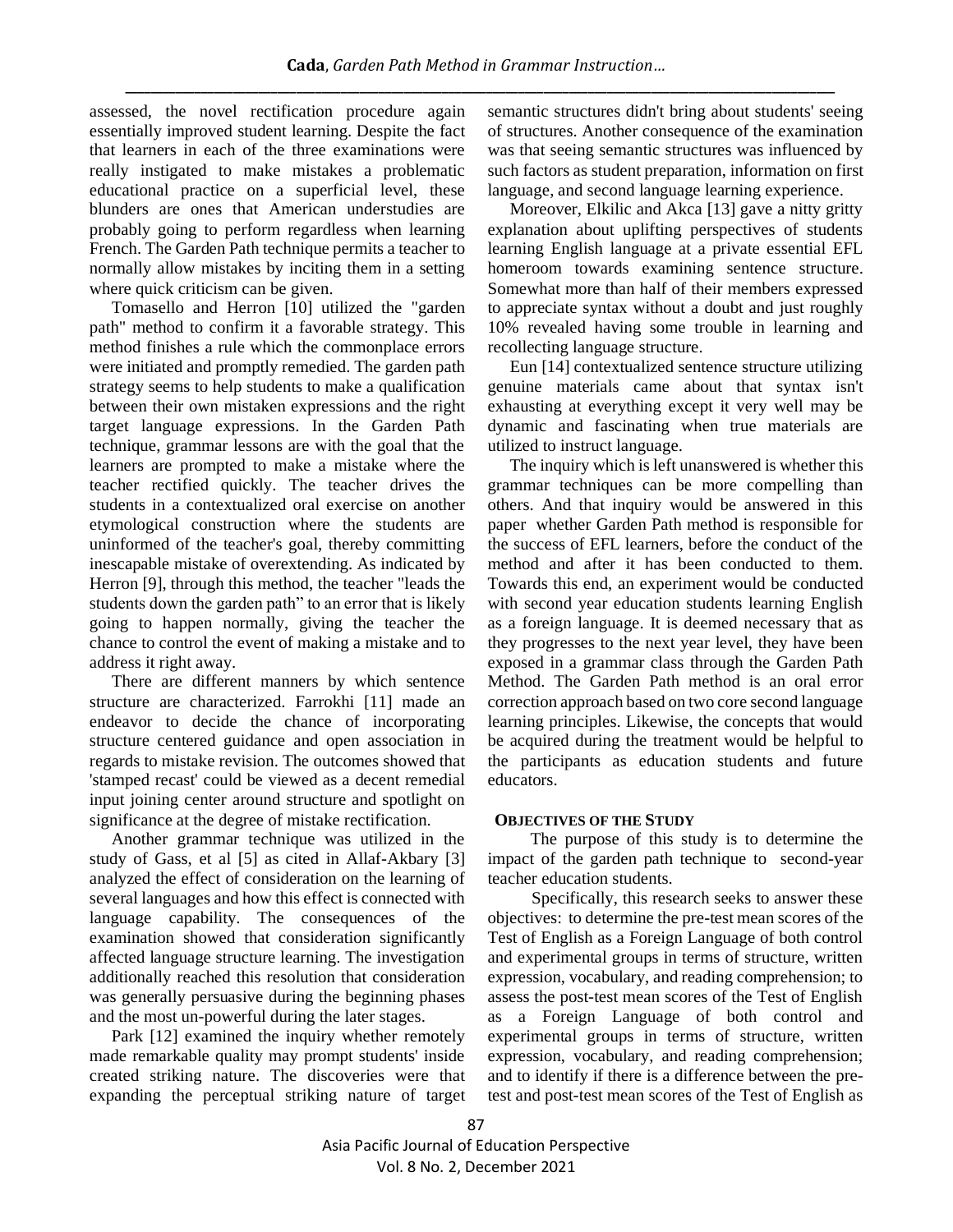a Foreign Language of both experimental and control groups.

# **MATERIALS AND METHODS Research Design**

 This research utilized experimental design. The respondents were grouped into two groups, control and experimental. Both groups were given a prestest, then the treatment was conducted to the experimental group. After the treatment, a post-test for each group was administered to decide its impact.

### **Respondents of the Study**

 The second year Teacher Education students who are officially enrolled during the first semester of school year 2018-2019 are the respondents of this study. The result of the test would be the bases to prepare them in taking higher courses in English as they move to the next year level.

Total enumeration was employed since there are only sixteen second year students. With the end goal of the students' homogeneity to be accomplished, a pretest was directed utilizing TOEFL (Teaching of English as a Foreign Language) test. The result of the pre-test was ranked and served as the basis in grouping the second year students based from the scores obtained. On the off chance that two students have a similar score, one was doled out to the experimental group and the other one was relegated to the control group. The same process was observed to all the respondents.

#### **Research Instrument**

 The instrument used in the study is a TOEFL Test adapted from the study of Liskinasih and Lutviana [15]. The researcher modified the instrument after the validation test was administered in other campus of the same course and year level. It consists of four parts: Part I is a 25-item test on structure; Part II is another 25-item test on written expression; Part III is a 25-item test on vocabulary: and Part IV is a 25-item test on reading comprehension. There are 100 items that students answered completely, and they were given 60 minutes to finish the test.

## **Data Gathering Procedure**

 The identified respondents were oriented by the researcher as to the nature and purpose of the study. All the sixteen (16) second year education students were grouped into two, the first group is labelled as control and the second group as experimental, each of which consists of eight (8) learners. The garden path method were administered to the experimental group where error corrective feedback was given at the onset of committing error, while in the control group, the researcher just go on discussing the rules of grammar without giving immediate correction if learners commit errors. It took ten sessions for each group and each session lasted for 60 minutes. The sixty minutes is intended for the usual class activity using the course book on grammar which focus on the structure, written expression, vocabulary, and reading comprehension. On the tenth session, the post-test was administered to the two groups.

## **Analysis of Data**

 The mean was used to compute both the pre-test and post-test mean scores of the Test of English as a Foreign Language of both control and experimental groups, while the t-test was used to identify if there is a difference between the pre-test and post-test mean scores of the Test of English as a Foreign Language of both experimental and control groups.

#### **Ethical Considerations**

 Before the actual conduct of the test, the researcher sought permission from the Dean of the College of Education and the consent from the respondents. After seeking the necessary approval and permits to conduct the study, the researcher administered the pre-test to the second year Education students to determine their respective group.

#### **RESULTS AND DISCUSSION**

Table 1. Pre-test Mean Scores of the Test of English as a Foreign Language of the Control Group

| Respondent   |       | Test of English as a Foreign |       |       |       |
|--------------|-------|------------------------------|-------|-------|-------|
|              |       | Language                     |       |       |       |
|              | ST    | WЕ                           | VО    | RC    |       |
|              | 10    | 17                           | 10    | 15    | 52    |
| 2            | 17    | 12                           | 14    | 12    | 55    |
| 3            | 17    | 14                           | 15    | 14    | 60    |
| 4            | 16    | 15                           | 16    | 13    | 60    |
| 5            | 20    | 15                           | 19    | 15    | 69    |
| 6            | 20    | 16                           | 19    | 16    | 71    |
|              | 20    | 18                           | 20    | 15    | 73    |
|              | 22    | 18                           | 20    | 15    | 75    |
| <b>TOTAL</b> | 17.75 | 15.62                        | 16.62 | 14.38 | 64.37 |

*Structure (ST); Written Expression (WE); Vocabulary (VO); Reading Comprehension (RC)*

Table 1 presents the pre-test mean scores of the TOEFL test of the control group. It shows that of the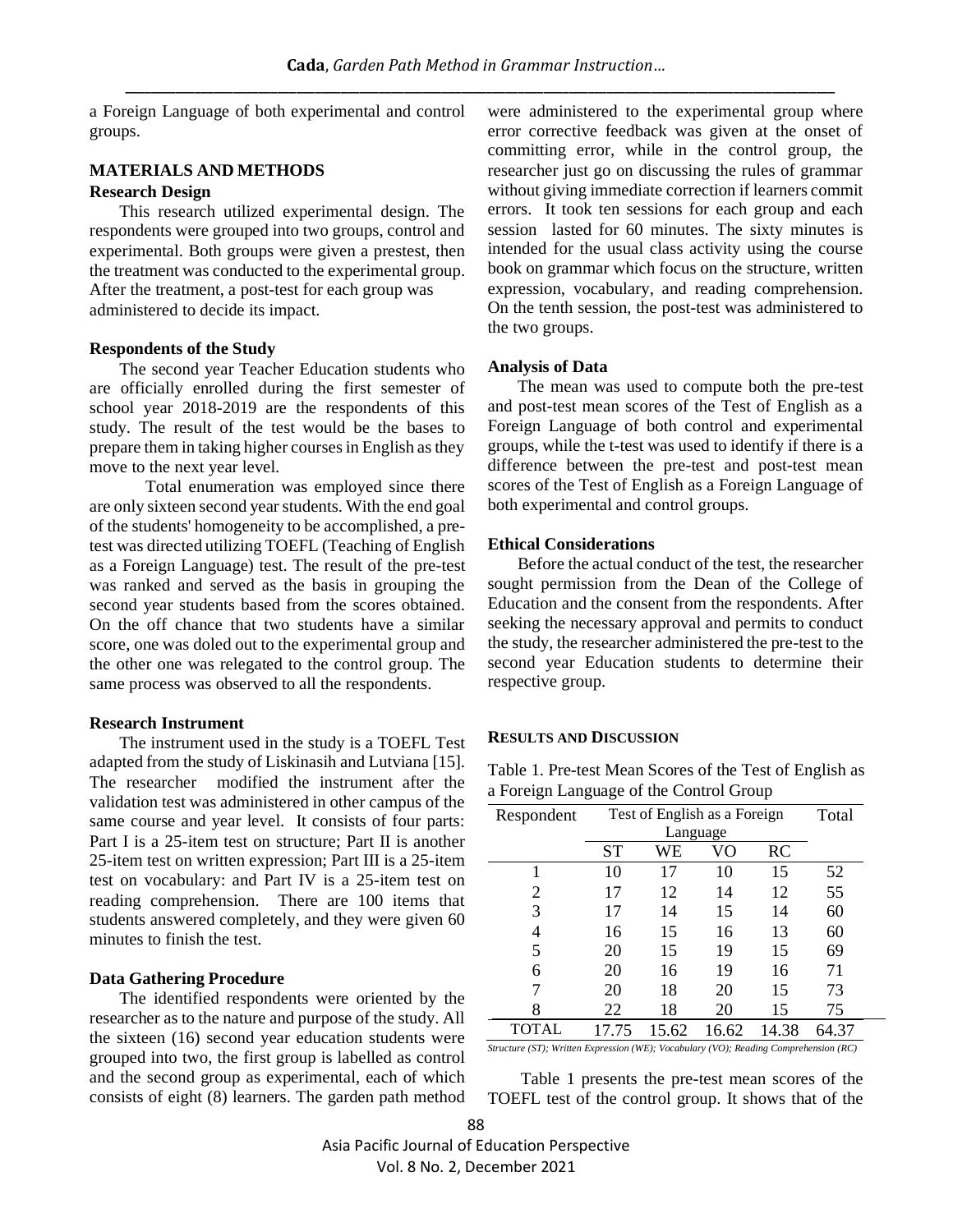eight respondents, structure got a mean of 17.75, followed by vocabulary which is 16.62, while written expression obtained a mean of 15.62, and reading comprehension which is 14.38. And the total mean score is 64.37.

Table 2. Pre-test Mean Scores in the Test of English as a Foreign Language of the Experimental Group

| Respon<br>dents | Structure | Test of English as a Foreign Language<br>Written<br>Expression | Vocabulary | Reading<br>Comprehensio<br>n | Total |
|-----------------|-----------|----------------------------------------------------------------|------------|------------------------------|-------|
|                 | 10        | 17                                                             | 9          | 15                           | 51    |
| 2               | 12        | 15                                                             | 13         | 14                           | 54    |
| 3               | 18        | 12                                                             | 15         | 15                           | 60    |
| 4               | 17        | 14                                                             | 14         | 16                           | 61    |
| 5               | 18        | 16                                                             | 18         | 16                           | 68    |
| 6               | 17        | 19                                                             | 20         | 15                           | 71    |
| 7               | 21        | 17                                                             | 20         | 17                           | 75    |
| 8               | 20        | 19                                                             | 21         | 16                           | 76    |
| <b>TOTAL</b>    | 16.62     | 16.13                                                          | 16.25      | 15.5                         | 64.5  |

 Pre-test Mean Scores of the Test of English as a Foreign Language of the Experimental Group. Table 2 presents the pre-test mean scores of the TOEFL test of the experimental group. As gleaned from the table, the eight respondents obtained a mean of 16.62 for structure, 16.25 for vocabulary, 16.13 for written expression, and 15.5 for reading comprehension with a total mean of 64.5.

Table 3. T-test of the Pre-test of Control and Experimental Groups

| Groups       | n | Mean  |       | Interpretation |
|--------------|---|-------|-------|----------------|
|              |   |       | Value |                |
| Control      |   | 64.38 | 0.978 | <b>Not</b>     |
| Experimental |   | 64.50 |       | Significant    |

T-test of the Pre-test of Control Group and Experimental Group. Table 3 shows the t-test of the pre-test of control group and experimental group. The mean scores of both control and experimental group is 64.38 and 64.50 respectively, with a p-value of 0.978 which is interpreted as not significant.

 T-test of the Post-test of Control Group and Experimental Group. Table 4 presents the t-test of the post-test of control group and experimental group. As seen in the table, the control group got a mean of 73.12, while the experimental group obtained a mean of 82.87 with a p-value of .004 interpreted as significant. As revealed in the result, there is a difference between the pre-test and post-test mean scores of the Test of English as a Foreign Language of the two groups.

| Table 4. T-test of the Post-test of Control and |
|-------------------------------------------------|
| <b>Experimental Groups</b>                      |

| Groups         | n  | Mean  |       | Interpretation |  |
|----------------|----|-------|-------|----------------|--|
|                |    |       | Value |                |  |
| Control        | 8. | 73.12 | .004  | Significant    |  |
| Experimental 8 |    | 82.87 |       |                |  |

 Based from the TOEFL test scores, the post-test mean scores of the experimental group has a significant difference. It can be seen that the experimental group which received the garden path treatment has a posttest mean score of 82.87, which is higher compared to the post-test mean score of 73.12 of the control group. Hence, the null hypothesis that there is no significant difference between the pre-test and post-test mean scores of the Test of English as a Foreign Language of both experimental and control groups is rejected.

 The result of this study conforms with the study of Allaf-Akbary [3] on the possible effect of garden path technique, where the experimental group had an apparently good impact contrary to the control group.

#### **CONCLUSION AND RECOMMENDATION**

 Based on the results and findings of the study, the EFL second year teacher education students scored fairly in structure and vocabulary tests; the written expression and reading comprehension are the two skills where EFL learners experience difficulties as shown in the pre-test mean scores of the two groups; and the experimental group scored a significant difference after the garden path treatment was administered, which shows that the method is effective.

The following recommendations are based on the study's findings: language teachers should provide additional exercises and drills on written expression and reading comprehension; language teachers should use various reading methodologies to improve EFL learners' reading comprehension; language teachers should explore and employ the garden path method, as it has been proven to be an effective strategy in teaching grammar lessons; and future researchers should explore and employ the garden path method as it has been proven to be an effective strategy in teaching grammar lessons.

#### **REFERENCES**

[1] Khasawneh, M. A. S. (2021). The effectiveness of using multimedia in the developing the concepts